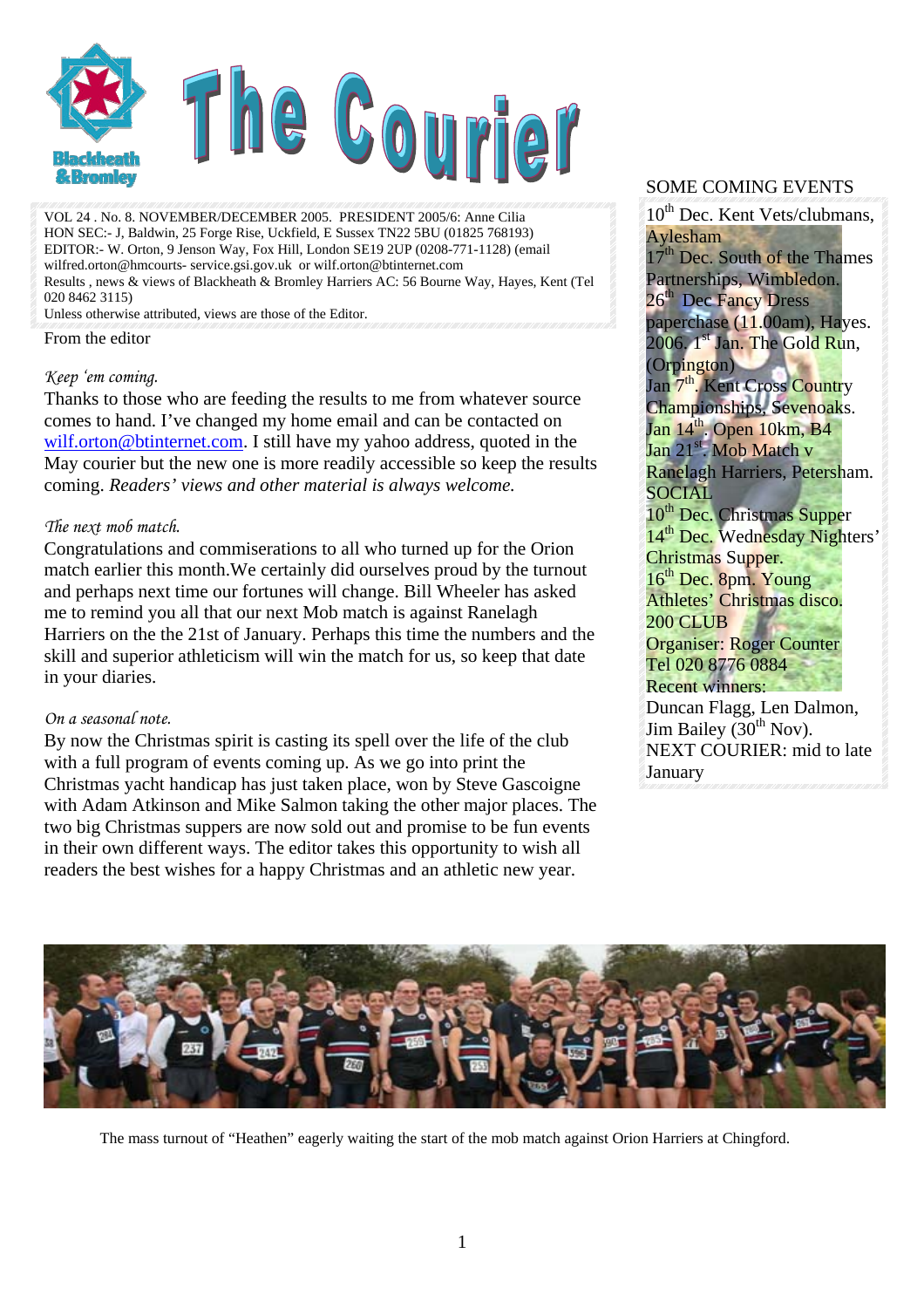### **The Courier November 2005. Results**

# Road.

Marathons

 $2<sup>nd</sup> October. Budapest Marathan. C. Poole (4.15.40)$  $\overline{9^{th}}$  October. Cardiff Marathon. C. Poole (4:24.22)  $16<sup>th</sup>$  October. Abingdon Marathon C. Poole (4:12.23)  $23^{rd}$  October Amsterdam Marathon.  $21^{st}$  T. Dickinson (2:30.21) 29th October. Beachy Head Marathon, Eastbourne. 34. A. Tucker (3.43)- 41. C. Aves (3.47) -42. P. Burford (3.48) - 44. B. Bater (3.48)- 55. M. Ellison (3.51)- 138. K. Pratten (4.16)- 192. M. Blunden (4.27) - 406. C. Poole (5.02.26)- 454. M. Longstaff (5.09)- 470. N. Webb (5.13)- 471 D. Lewis (5.13)- 495. A. Jelly (5.17)  $6<sup>th</sup>$  November. New York City Marathon (Staten Island to Central Park). 1248<sup>th</sup> G. Coates (3:12.42).

### Half Marathons

 $23^{\text{rd}}$  October Maidstone Half Marathon  $26^{\text{th}}$  G. Coates (M50) (1:28.04)- 90<sup>th</sup> T. Brightwell (M50) (1:35.47)- $92<sup>nd</sup>$  A. McDonough (F45) (1:36.17) 30th October. Barns Green Half Marathon. 1st. D. Taylor (V40) (1:9.30)- 226th J.E Turner (v50) (1.37.33)- 325th W. Orton (v49) (1 :42.40)- 633rd D. Leal (v49) (1 :54.17)

Other distances

16th July . South London Harriers, Elmore 7. 27th G. Coates (46.11)- 205th A. Jelly (1 :06.47) 4th October - London to Brighton John E. Turner (9hrs 7mins)- Pete Rogers (9hrs 24mins)- Bernie Bater (withdrew at 32miles due to injury).

 $9<sup>th</sup>$  October. Dulwich Park 10km. 1<sup>st</sup> R. Bentley.(33.05)- 89<sup>th</sup> T. Brightwell (v50 (42.20)- 90<sup>th</sup> P. Rogers (v40)  $\overline{42.21}$  - 396<sup>th</sup> D. Crowdson (v50) (53.57).

 $16<sup>th</sup>$  October- Lexus Croydon 10km, Lloyd Park, Croydon.  $4<sup>th</sup>$  J. Thorpe (33.46)-38<sup>th</sup> T. Merola v40 (39.22)- $119^{\text{th}}$  N. Wheeler (43.27)- 273<sup>rd</sup> R. Hogwood V50(48.14)- 457<sup>th</sup> N. Tetley (F) 53.59- 516<sup>th</sup> S. Purser (F) 56.00.  $20^{th}$  November Brighton 10km. 3<sup>rd</sup> D. Taylor (1<sup>st</sup> v) (30.48)- 10<sup>th</sup> J. Thorpe (32.45)- T. Simmonds (3<sup>rd</sup> v50)  $(37.15).$ 

 $25<sup>th</sup>$  September - Southern 6 Stage Road Relay 12<sup>th</sup> Blackheath & Bromley Harriers A Team (1:56:20){Russell Bentley (18:46)- David Warrington (19:30)- Spencer Newport (18:50)- Alex Gibbins (19:48) - Peter Tucker (20:04)- Jamie Atkinson (19:22) :-  $42^{nd}$  Blackheath & Bromley Harriers - B Team (2:05:31) {David McKinley (20:04)- Daniel Ryan (21:33)- Nick Gasson (20:14)- Richard Daniel (21:37)- Alan Camp (21:03)-Roy Smith (21:00):- 53rd Blackheath & Bromley Harriers - C Team (2:09:26) {Tom Webb 20:56 64 Neil Ayrton 22:20 69 Mark Ellison 22:20 70 Tom Collins 20:22 61 John Thorpe 20:06 48 Ken Daniel 23:22 53}

 $1^{\text{st}}$  October. Inter area Race walking match. Central Park Dartford U20 Mens 5km.  $2^{\text{nd}}$  R. Bain (25.06)- U17 womens 5km. H. Williams (31.08)- U15 girls 3k C. O'Rowe-Hobbs (15.32). *Blackheath & Bromley runners competed in the Area South team which finished 1st with 91 points.*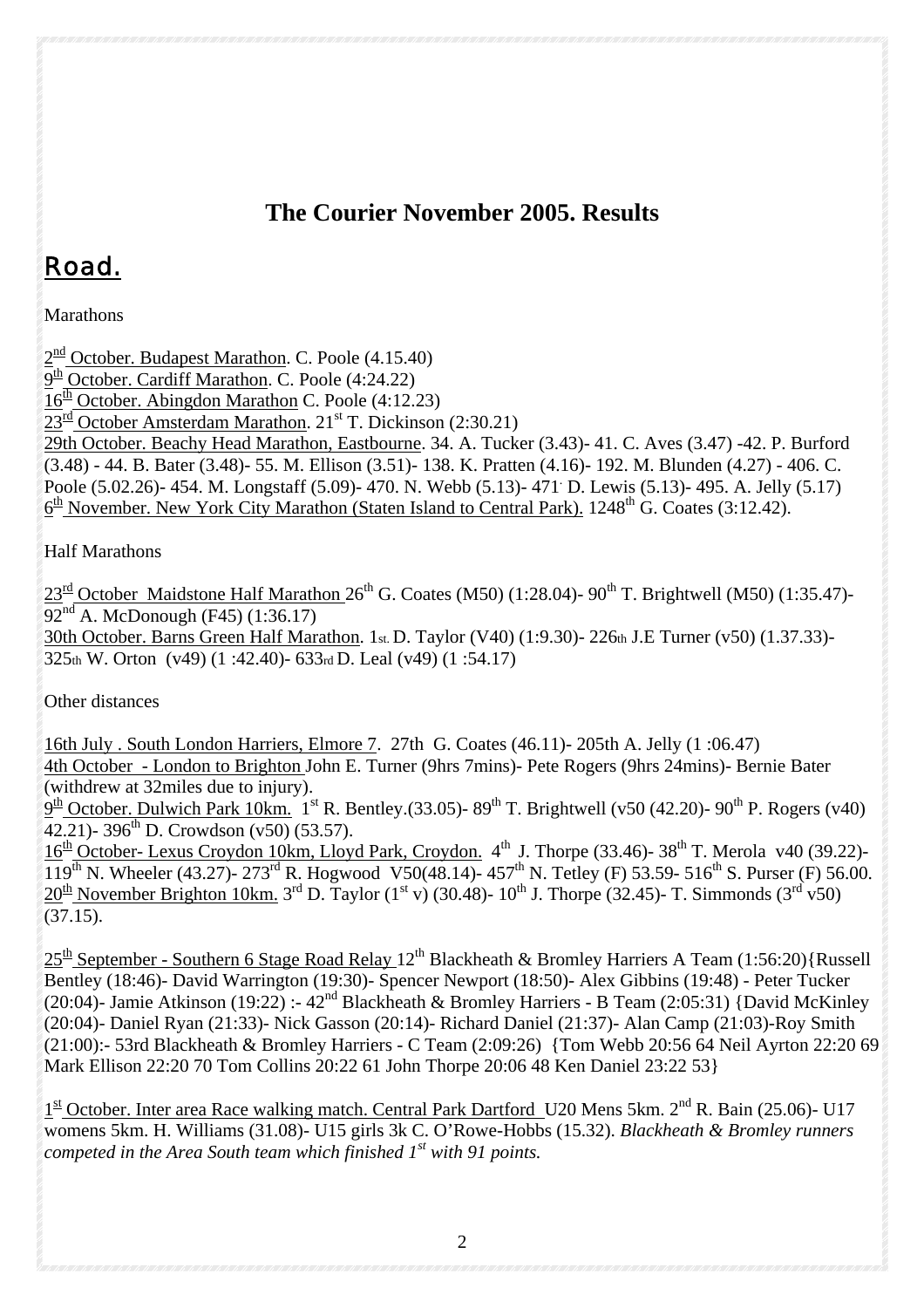## *Cross Country.*

### **Bennett Cup events**

 $17<sup>th</sup>$  September. Will Bolton memorial 4km relay, Sparrows Den. Team Results

Mens x6. 1. *Brighton & Hove City AC A* (1:18:12):- 2. *Medway & Maidstone AC* (1:18:54):- 3. *Tonbridge AC A*(1:18:55):- 4. *BHAC A* (1:19:11):- D. Warrington (13:01) - A. Gibbons (13:02)- J. Atkinson (13:02)-R.Perkins (13:17)-C. Osbourne(13:29)-D. McKinley (13:20):- 5. South London Harriers (1:22:52):- 6. *BBHAC B* (1:23:53) D. Griffin (14:26)- A. Draper(14:22)- N.Gasson (13:24)- D. Ryan (14:08)- C.Daniel (13:42)- R. Smith (13:51):- 7. *Tonbridge AC B* (1:25:45):- 8. *BBHAC U17 Men*(1:27:06)- R.Davies (13:55)- S. Simpson (14:33)-A. Pirie (15:23)- A. Littlewood (14:03)-A. Cliff (14:52)- A. Atkinson (14:20):- 9. *BBHAC C* (1:27:06):- J. Poole (13:40)- R. Daniel (14:32)- S. Jarred (15:06)- C. Griffin (14:39)- R. Hall (14:30)- M. Ellison (14:39):- 10. *South London Harriers B* (1:30:32):- 11 *Beckenham Running Club A* (1:30:36):- 12. *BBHAC E* (1:35:39)- N. Simpson (15:02)-G. Cook (15:32)- G. Coates (15:19)- M. Jones (15:18)-M. Cronin (16:50)- B. Power (17:38):- 13. *BBHAC U17/U15 Men* (1:36:19)- C. Ward (14:53)- R. Evans (16:07)- D. Piggott (17:15)- B. Szczpanski (15:08)- T. Dillon Hearne (17:54)- S. Cavey(15:02):- 14. *Orpington Road Runners B* (1:39:34):- 15. *BBHAC D* (1:41:07)- N. Ives(19:03)- J. Bailey (16:39)- C.Pike (16:20)- A. Tucker (15:15)- R. Brown (15:47)- R. Coles(18:03):- 16. *BBHAC G* (1:50:25)- D. Carton (17:07)- T. Delahoy (18:46)- G. Cooper (16:50)- P. Shepheard (20:54)- C. Rowe (19:01)- N. Rowe (17:47):- 17. *Orpington Road Runners A* (1:50:49):- 18. *BBHAC F* (1:54.23):- D. Ko (25:28)- R. Cliff (17:21)- S.Gasson (17:58)- M.Salmon (17:38)- S.Littlewood (guest)(16:42)- W. Orton (19:16):- 19.*BBHAC H* :-D. Churchus (23:08). Disqualified Dartford Road Runners (1:23:20) (mixed team)- South London Harriers (Mixed) (1:37:46).

Women 4x 4km 1. *BBHAC U15 girls a (*1:04:19)A. Smith (15:11)- R. Smith(16:19)- H. Garcia (16:46)- A. DeMatos (16:03): 2. *BBHAC WA*(1:05:19)- J. Butler (14:55)- B. Proctor (16:12)- G. Viney (17:21)- F. Green (16:51)(1st Ladies Open Team Race):- 3*. BBHAC U17 girls* (1:10:35) S. Coombes (16:37)- C. McNamara (18:44)- L. Smith (19:36)- R. Taylor (15:38) (3rd Ladies Team):- 4. *BBHAC WB* (1:10:57) K. Pratten (16:52)- K. Philip (18:10)- R. Chadwick (18:20)- C. Jones-Baldock (17:35) (2nd Ladies Open Team Race):- 5*. BBHAC W Presidents team* V. Mitchell (16:39)- A. Cilia (19:19)- H. Godsell (19:03)- A. Cook:- 6. *BBHAC U15 Girls B (*1:13:27)- J. Linker (18:06)- D. Barley (19:11)- S. Maslin (19:30)- C. Chambers (16:40) :- 7. *BBHAC U13 Girls A* (1:14:04) H. Field (18:43)- M. Fewster(18:34)- S. Gordon (18:29)- H. Field (18:18):- 8. *BBHAC U13 Girls B* (0:57:08)- J. Jones (18:18)- K. Broadway (20.26)- E. Hook (18:24) :-9. *South London Harriers W*. (1:17.53):-10. *BBHAC WC* (1:25:24) G. Mould (19:45)- J. Eastbury (20:16)- N. Cross (22:04)- E. Cross (23:19).

### 15<sup>th</sup> October. Club 5 XC Champs, Keston Common

{Race position, Champ position, hcap position, race time} 1/1) J. Atkinson24<sup>th</sup>,(29:25) - 2/2) A. Gibbens, 21<sup>st</sup>  $(29:31)$  -3/3) J. Thorpe 65<sup>th</sup> (30:22) - 4/4) C. Osbourne 29<sup>th</sup> (30:46) - 5/5) R. Daniel 8<sup>th</sup> (30:58) -6/6) A. Conway  $7^{th}$  (31:19) -7/7) R. Smith 17<sup>th</sup> (31:57) -8/8) C. Hogg,  $10^{th}$  (32:25) -9/9) A. Cliff  $13^{th}$  (32:47) -10/10) A. Littlewood 40<sup>th</sup> (32:57) -11/11) M. Ellison 22<sup>nd</sup> (33:00)- 12/12)R. Davies 32<sup>nd</sup> (33:18) -13/13 ) B. Bater 1st  $(33:30)$  -14/14) A. Tucker 24<sup>th</sup> (33:52) - 15/15) M. Watling 16<sup>th</sup> (34:33) -16/16 G. Coates 33<sup>rd</sup> (34:41) -17/17) G. Cook 19<sup>th</sup> (34:48) -18/18) D. Beadle 2<sup>nd</sup> (35:07) -19/19) M. Jones 35<sup>th</sup> (35:13) -20/20) R. Hall 5<sup>th</sup> (35:35) -21/21) S. Pairman  $28^{th}$  (35:41) -22/22) C. Ward  $52^{nd}$  (35:44)-23/23) R. Brown  $38^{th}$  (36:21) -24/24) A. Atkinson (36:23) -25/25) J. Bailey  $14^{th}$  (36:33) -26/26) J. Daly 57<sup>th</sup> (36:45) -27) R. Penfold (Guest)(36:52) -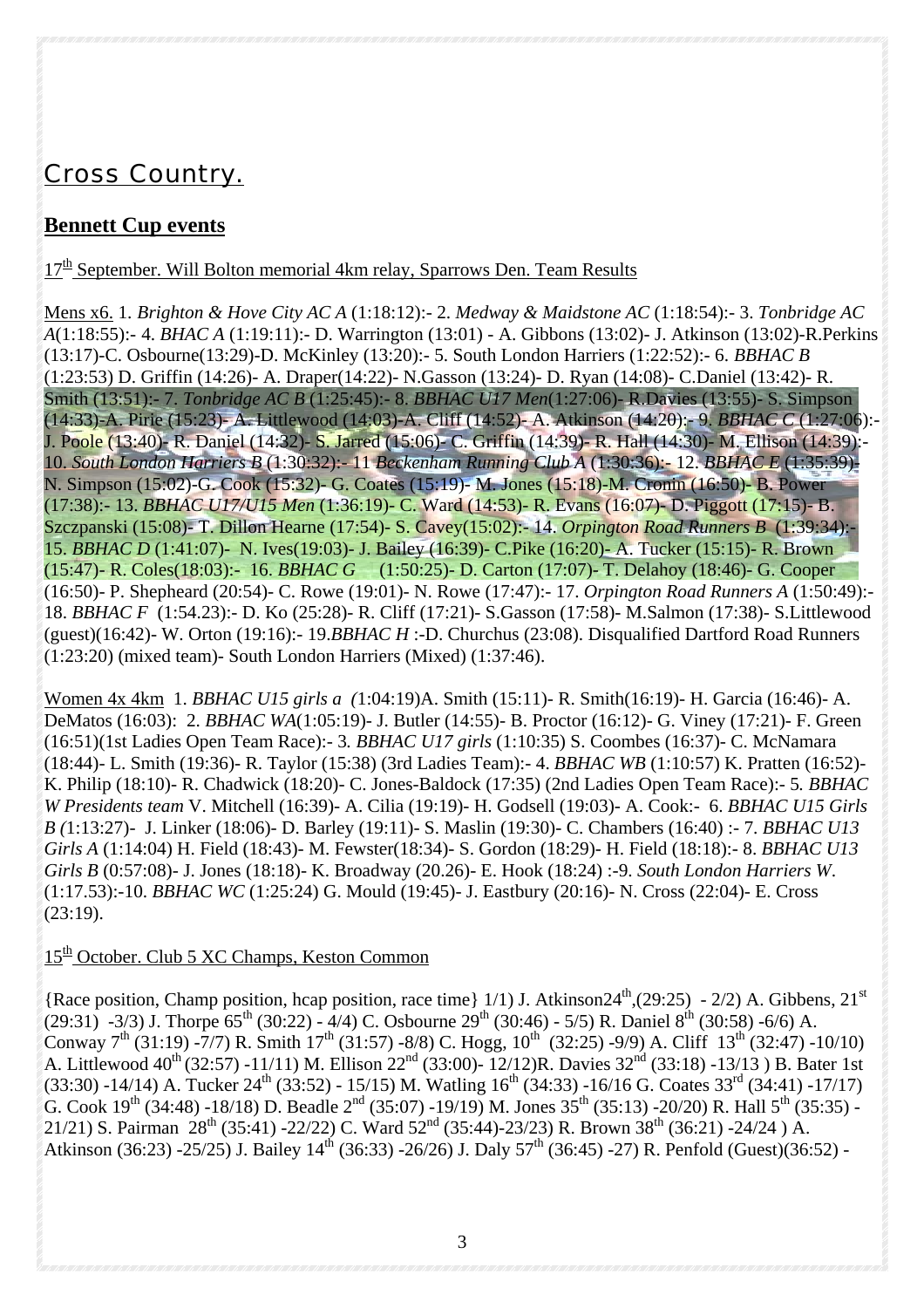28/27) M. Cronin 15<sup>th</sup> (36:57) -29/28) V. Mitchell(1st W Ch) 20<sup>th</sup> (37:10)- 30) S. Cowper (Guest) (2nd W)  $(37:41)$  -31/29) B. Proctor (2nd W Ch) 55<sup>th</sup> (37:54) -32) N. Pratten (Wirral AC) (37:58) -33/30) D. Carton 31st (38:11) -34/31)A. De Matos (3rd W Ch) 53rd (38:25) -35/32)A. McDonough (4th W Ch) 4th (38:42)-36/33) K. Pratten (5th W Ch)  $43^{rd}$  (38:48)- 37/34) C. Jones-Baldock (6th W Ch)  $44^{th}$  (38:55) -38/35) B. Fisher 11<sup>th</sup> (39:21) -39/36) D. Ko 42<sup>nd</sup> (39:27)- 40/37) H. Garcia (7th W Ch 5) 47<sup>th</sup> (39:29)- 41/38) B. Power 25<sup>th</sup> (39:30)-42/39) A. Cook (8th W Ch 5)  $18^{th}$  (39:45) -43) P. Mitchell (Guest)(39:48)- 44/40) W. Orton 3<sup>rd</sup> (39:49) -45/41) D. Ellison 62<sup>nd</sup> (39:58) -46/42) J.R Turner 12<sup>th</sup> (40:11)- 47/43) T. Delahoy 27<sup>th</sup> (40:28)- 48/44) R. Barratt 37<sup>th</sup> (40:35)- 49/45) R. Cliff 50<sup>th</sup> (40:51)- 50/46) M. Salmon 45<sup>th</sup> (41:18)- 51/47 C. Lodwig (9th W Ch)  $39^{th}$  (42:20) -52/48) M. Wade  $23^{rd}$  (42:32)- 53/49) E. Harker(10th W Ch) 34rd (43:02) - 54/50) S. Haley 51<sup>st</sup> (43:13)- 55/51) A. Pontifex 30<sup>th</sup> (43:15)- 56/52) A. Cilia (11th W Ch) 49<sup>th</sup> (44:04) - 57/53) C. Rowe (43:13)- 55/51) A. Pontifex 30<sup>th</sup> (43:15)- 56/52) A. Cilia (11th W Ch) 49<sup>th</sup> (44:04) - 57/53) C. Rowe (44:21)- 58/54) J. Copley 56<sup>th</sup> (45:02)- 59/55) S. Gascoigne 59<sup>th</sup> (45:20)- 60/56) S. Hollingdale 46<sup>th</sup> (45:38)-61/57) J. Clare 9<sup>th</sup> (46:58)- 62/58) M. Martineau 48<sup>th</sup> (49:13)- 63/59) N. Cross (12th W Ch) 36<sup>th</sup> (49:43)- 64/60) P. Shepheard  $61^{\text{st}}$  (50:49)- 65/61) D. Churchus 54<sup>th</sup> (53:36)- 66/62) C. Daly 63<sup>rd</sup> (54:16)- 67/63) R. Chambers  $41^{\rm st}$  (57:05).

Handicap Race positions: *1. B. Bater (22:00) -2. D. Beadle (22:12)- 3. W. Orton (23.24)-* 4. A. McDonough (23:57)- 5. R. Hall (24:00)- 6*.* J. Thorpe (24:12)- (23:24)-7. A. Conway (24:19) -8. R. Daniel (24:43)-9. J. Clare (22:10)- 10. C. Hogg (25:00) -11. B. Fisher (25:26)- 12. J.R Turner (25:36)-13. A. Cliff (25:47)-14. J. Bailey (25:47- 15. M. Cronin (25:47)- 16. M. Watling (25:58)-17. R. Smith (26:07)-18. A. Cook (26:10)-19. G. Cook (26:23) -20*.* V. Mitchell (26:25)

Handicap awards:  $1^{\text{st}}$  B. Bater (60pts)  $2^{\text{nd}}$  D. Beadle (59pts)-  $3^{\text{rd}}$  W. Orton (58pts).

 $5^{\text{th}}$  November. Mob match. Orion Harriers v Blackheath & Bromley, Chingford.



(Club champ place/race place) 1/1st. A. Gibbons (46:47)-  $2.7<sup>rd</sup>$  A. Draper (47:36)-  $3/5<sup>th</sup>$  .N. Kinsey (48:37)- $4/12^{th}$  R. Smith (50:35)-  $5/18^{th}$  D. Griffin (51:56)- 6/19<sup>th</sup> A.Cliff (52:08)- 7/20<sup>th</sup> A. Littlewood (52:16)- 8/25<sup>th</sup> D Ellison (53:12)- 9/27 M. Ellison (53:22)- 10/28<sup>th</sup> B.Bater (53:23)- 10/29<sup>th</sup> S.Holmes (53:33)- 11/32<sup>nd</sup> A. Tucker (54:01)-13/34<sup>th</sup> T. Souter (54:17)- 14/38<sup>th</sup> G. Cook (54:52)- 15/39<sup>th</sup> P. Burford (54.58)- 16/41<sup>st</sup> G. Williams (55:22)- 17/42<sup>nd</sup> M. Jones (55:28)- 18/44<sup>th</sup> S. Pairman (55:38)- 19/50<sup>th</sup> D. Hilliar (56:35)- 20/52<sup>nd</sup> K. May (57:04) 21/54<sup>th</sup> D. Beadle(57:43)- 22/56<sup>th</sup> J. Bailey (58:14)-23/59<sup>th</sup> R. Hall (58:31) - 24/60<sup>th</sup> R. Brown (58:49)- 25/61<sup>st</sup> B. Davey (58:52)- 26/62<sup>nd</sup> J. Daley(58:58)- 27/65<sup>th</sup> J. McConville (59:20)- 28/66<sup>th</sup> M. Cronin (59:23) - 29/67<sup>th</sup> M. Reeves (59:33) - 30/71<sup>st</sup> C. Pike(59:57) - 31/73<sup>rd</sup> P. Rogers (1:00:14) - 32/74<sup>th</sup> J. Phelan  $(1:00:34)$ - 33/77<sup>th</sup> R. Cliff (1:01:09)- 34/78<sup>th</sup> B. Wetherilt (1:01:17)- 35/83<sup>rd</sup> C. Jones-Baldock (2nd W)  $(1:02:00)$ - 36/85<sup>th</sup> B. Power (1:02:09) - 37/89<sup>th</sup> B. Fisher (1:02:44)- 38/90<sup>th</sup> K. Pratten (1:02:46) (3rd W)-39/91<sup>st</sup> J.E Turner (1:03:10)-  $40/92^{nd}$  R. Barratt (1:03:16)-  $41/95^{th}$  A. McDonough (1:03:27)-  $42/99^{th}$  W. Orton  $(1:03:37)$ - 43/101<sup>st</sup> D. Carton (1:03:47)- 44/105<sup>th</sup> M. Salmon (1:04:14)- 45/106<sup>th</sup> S. Littlewood (1:04:32)-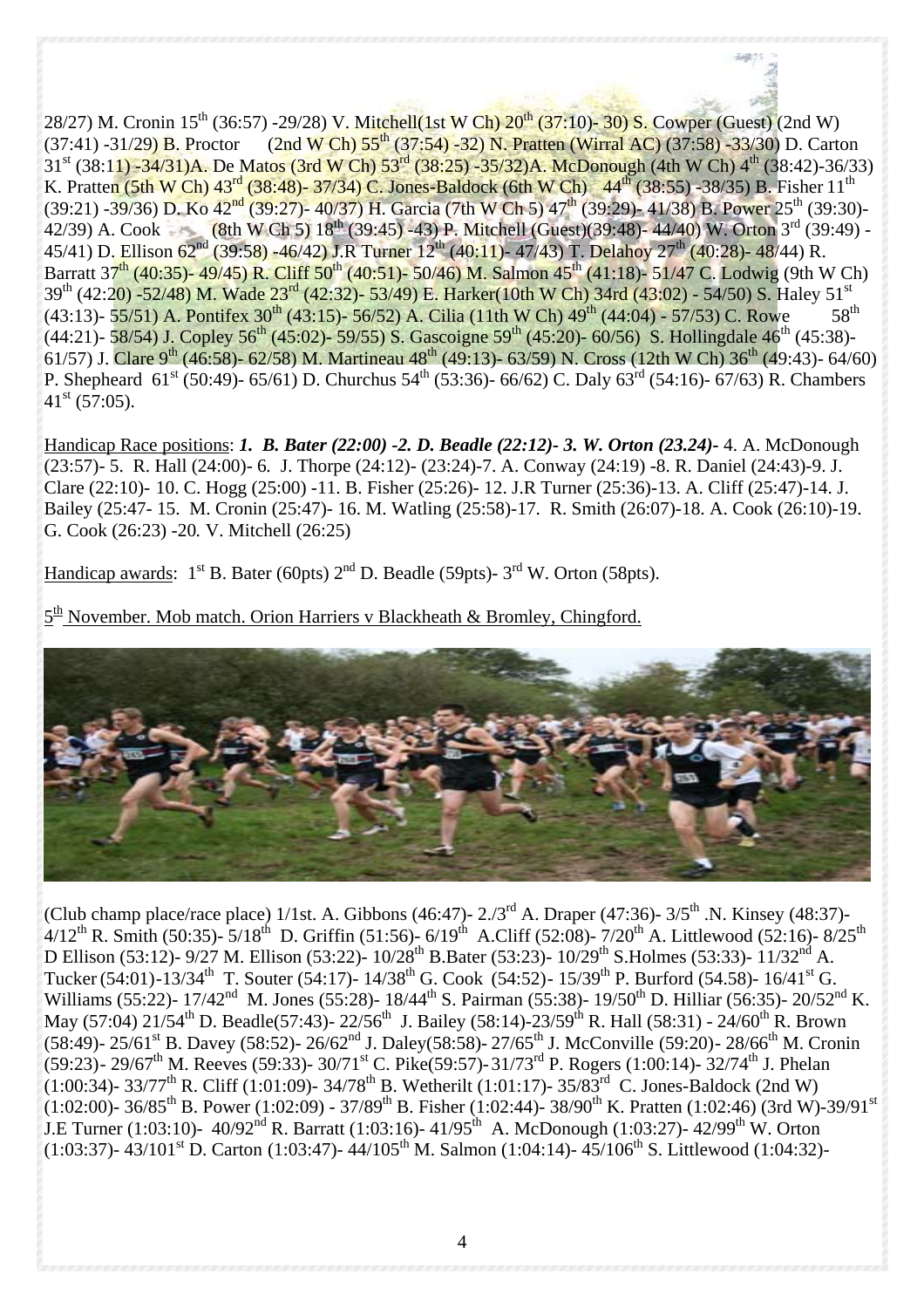46/109<sup>th</sup> D. Ko(1:04:45)- 47/110<sup>th</sup> S. Eccles (1:04:50) - 48/112<sup>th</sup> F. Green (1:05:20)- 49/114<sup>th</sup> N. Webb (1:05:31)- 50/116<sup>th</sup> A. Cook (1:06:17)- 51/117<sup>th</sup> A. Brown (1:06:20)- 52/118<sup>th</sup> D. Lewis (1:06:30)- 53/119<sup>th</sup> E. Harker (1:06:47)- 54/121<sup>st</sup> M. Leal(1:07:02)- 55/122<sup>nd</sup> A. Grace(1:07:38) 56/128th P. Ollendorf (1:09:25)-57/131st M. Longstaff (1:09:59)- 58/132<sup>nd</sup> J. Copley (1:10:10- 59/ 133<sup>rd</sup> R. Griffin (1:10:35)- 61/137th A. Cilia (1:11:46)- 62/138th M. Gasson (1:11:50)- 63/139th R. Bennett (1:14:00)-64/141st C. Poole (1:16:37) 65/142nd A. Jelly (1:17:54)- 66/146th P. Shepheard (1:21:50).

Result. (scoring 63-a-side)1<sup>st</sup> Orion Harriers (3403 pts)-  $2<sup>nd</sup>$  Blacheath & Bromley HAC (4684 pts)

BBHAC 7.5m Championship 1. A. Gibbins - 2. A. Draper- 3. N. Kinsey (48:37)

BBHAC 7.5m Race (women) 1.B. Davey -2. C. Jones- Baldock –3. .K. Pratten

Handicap race leading positions:- *1. M. Gasson (34.25) - 2. J. Clare (35.07)- 3. P. Ollendorf (35.45)-* 4. B. Davey (36.52)- 5. R. Cliff (36.59)- 6. J. Copley (39.25)- 7. E. Harker (39.27)- 8. M. Jones (39.33)- 9. A. Draper (39.41)- 10. S. Pairman (39.43)- 11. B. Bater (39.48)- 12. B. Fisher (39.49)- 13. W. Orton (39.52)- 14. D. Ellison (39.57)- 15. P. Burford (39.58)- 16. M. Salmon (40.04)- 17. J. Bailey (40.09)- 18. B. Power (40.09)-19. D. Ko (40.10)- 20. R. Barrett (40.21).

Handicap awards:- 1. M. Gasson (60pts)- 2. J. Clare (59pts)- 3. P. Ollendorf (58pts).

*Bennett Cup. Leading positions after 3 events* 1. J. Clare (111 pts)- 1. G. Cook (111)- 3. B. Bater (110)- 4. W. Orton (107)- 4. B. Power (107)- 6. A. Cliffe (104)- 7. M. Cronin (101)- 7. A. Tucker (101)- 9. A. Gibbens (100)- 10. B. Fisher (99)- 10. C. Jones-Baldock (99)

### **League and National**

 $8<sup>th</sup>$  October - Kent Women's League at Danson Park. 5 J Butler 23.1910 B Clayton 25.0118 C J-Baldock 26.03 23 H Gear 26.4324 K Pratten 26.4426 A McDonough 26.5535 Elle Harker39 Abi Brown46 H Godsell 56 A Cilia

 $29<sup>th</sup> October - Kent League, Tonbridge Senior women 5<sup>th</sup> team 15<sup>th</sup> V. Mitchell (24.49) - 21<sup>st</sup> B. Clayton$  $(25.38)$ - 22<sup>nd</sup> M. Porritt (25.53)- 25<sup>th</sup> C. Jones Baldock (26.16)- 33<sup>rd</sup> E. Harker (27.10)- 36<sup>th</sup> A.McDonough (27.21)- 59th N. Cross (33.23)

 $12<sup>th</sup>$  November - National C-C Relays ECCA cross country relays, Berry Hill, Mansfield Ladies:  $72<sup>nd</sup> 1<sup>st</sup>$  leg C.Jones Baldock (12.17)-  $61^{\text{st}}$  2<sup>nd</sup> leg K. Pratten (12.43) -  $60^{\text{th}}$  3<sup>rd</sup> leg A. McDonough (13.41). Men: A Team R 35th Bentley (16:04)- D. Warrington (35)- (16:16)- M Skinner (15) (14:36) J Atkinson (16) (16:04):- 16 Blackheath & Bromley 'A' 1:03:00 B Team D McKinley (76) 17:19 N Gasson (61) 16:43 P Tucker (57) 16:59J Thorpe (51) 16:48 51 Blackheath & Bromley 'B'1:07:49 C Team C Daniel (104) 18:08 D Ryan (90) 17:26 D Griffin (84) 18:34 R Smith (74) 18:03 74 Blackheath & Bromley 'C' 1:12:11

5<sup>th</sup> November Priory C/C Relays, Reigate: Richard Daniel - 15.40 (U20) Nick Gasson - 14.16 Dave Taylor -13.12 (V40) Dan Ryan - 14.53 Andrew Conway - 14.48 (U20) Jon Thorpe - 14.35 Junior Women 1st B. Proctor  $(20.11).$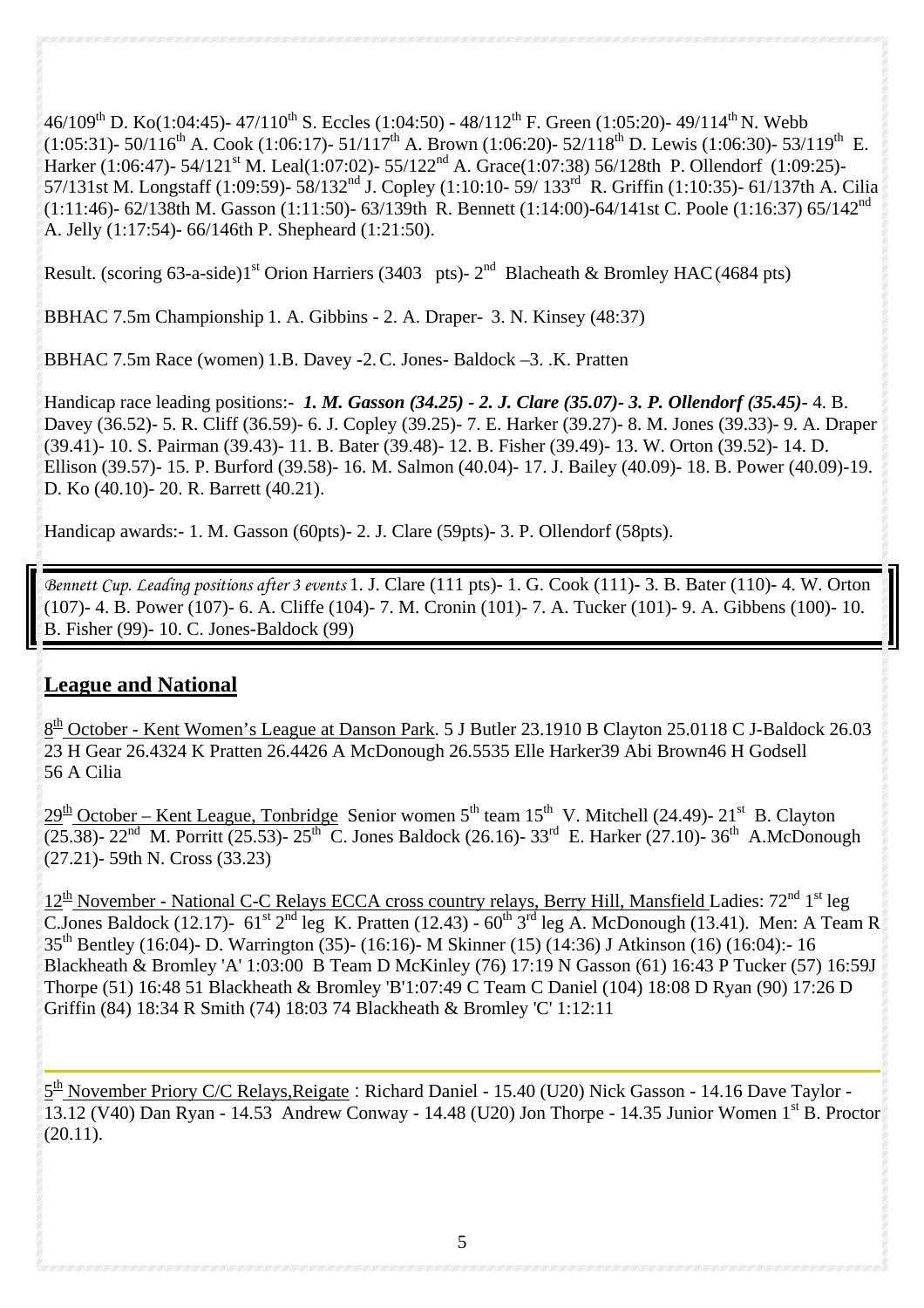$26<sup>th</sup>$  November. European cross country Trials & UK Challenge. Sefton Park, Liverpool. 4<sup>th</sup> M. Skinner  $(31.08)$ - 13<sup>th</sup> S. Overall (31.41) - 43<sup>rd</sup> T. Dickinson (32.02)- 67<sup>th</sup> J. Atkinson. (33.10)

 $8<sup>th</sup>$  October. Kent CC League match 1, Danson Park, Bexley. U13boys. 5<sup>th</sup> J. Harding (15.04)-8<sup>th</sup> H. Kurteyanek (15.15)-  $10^{th}$  R. Braden (15.32)-  $12^{th}$  O. Taylor (15.42)-  $14^{th}$ . J. Clack (15.52)-  $15^{th}$  W. Andrew ((16.09)- 23<sup>rd</sup> B. Channon (16.45)- 25<sup>th</sup> R. Fraser (16.57)- 26<sup>th</sup> M. Rogers (16.58)- 30<sup>th</sup> G. Proctor (17.12)- 35<sup>th</sup> C. Tyrvey ((18.07). *Team finished 2<sup>nd</sup> with 23 points*. U15 boys. 17<sup>th</sup> S. Cavey (16.53)- 18<sup>th</sup> R. Evans (16.53)- $20^{th}$  C. Ward (16.56)-  $29^{th}$  D. Peatfield (18.12)-  $31^{st}$  C. Fraser (18.30). *Team finished*  $5^{th}$  with 55 points. U17 men.  $6^{th}$  J. Vintner (21.39)-  $7^{th}$  A. B- Littlewood (21.50)-  $16^{th}$  A. Cliff (22.48)-  $17^{th}$  R. Davies (22.50)-  $23^{rd}$  B. Szczepanski (23.20)- 24<sup>th</sup> A. Atkinson (23.28). Team finished  $2^{nd}$  with 28 points. Senior Men. 5miles. 1<sup>st</sup> M. Skinner (28.39)- 4<sup>th</sup> J. Atkinson (30.22)- 9<sup>th</sup> A. Gibbens (31.13)-  $13^{th}$  M. Gasson (31.56)- 19<sup>th</sup> A. Camp (32.42)-29<sup>th</sup> C. Daniel (33.40)- 45<sup>th</sup> C. Griffin (34.53)- 97<sup>th</sup> M. Ellison (35.51)- 73<sup>rd</sup> G. Coates (36.54)- 86<sup>th</sup> R. Brown (38.23)-  $102<sup>nd</sup>$  R. Hall (39.34)-  $128<sup>th</sup>$  R. Hall (41.56). *Team finished 3<sup>rd</sup> with 568 points*).

U13 girls.  $2<sup>nd</sup>$  M. Feinster (12.00)- 6<sup>th</sup> D. Critchley (12.35)- 13<sup>th</sup> E. Hook (13.00)- 18<sup>th</sup> K. Broadway (13.08)- $23^{\text{rd}}$  G. Chew (13.24)-  $24^{\text{th}}$  S. Maslin (13.24)-  $25^{\text{th}}$  C. Parkin (13.25)-  $29^{\text{th}}$  N. Camey-Holland (13.47)-  $30^{\text{th}}$  S. Parr (13.49). *Team finished 2<sup>nd</sup> with 12 points*. U15 girls. 1<sup>st</sup>. A. Smith (14.400- 6<sup>th</sup> R. Smith (15.56)- 8<sup>th</sup> H. Garcia (14.21)- 13<sup>th</sup> K. Gibbs (17.00)-  $27<sup>th</sup>$  J. Linker (18.40). *Team finished 1<sup>st</sup> with 15 points*. U17 women. 2<sup>nd</sup> K. Murray (18.14)-  $3^{rd}$  R. Taylor (18.40)-  $6^{th}$  S. Coombes (19.14)-  $18^{th}$  L. Smith (21.04). *Team finished 1<sup>st</sup> with* 11 points. U20 women.  $2<sup>nd</sup>$  B. proctor (18.58). Senior Women. 5<sup>th</sup> J. Butler (23.19)- 10<sup>th</sup> B. Clayton (25.01)- $18^{th}$  C. Baldock-Jones ((26.03)-  $23^{rd}$  H. Geer (26.43)-  $24^{th}$  K. Pratten (26.44)-  $26^{th}$  A. McDonough (V) (26.55)-35<sup>th</sup> E. Harker (28.01)- 39<sup>th</sup> A. Brown (28.13)- 46<sup>th</sup> H. Godsell (v) (28.51)- 56<sup>th</sup> A. Cilia (v) (30.16). Team finished  $2<sup>nd</sup>$  with 33 points.

 $19<sup>th</sup>$  November. Kent League, Sparrows Den U13B.  $4<sup>th</sup>$  P. Seseman (11.09)-  $7<sup>th</sup>$  R. Yates (11.23)-  $10<sup>th</sup>$  W. Andrew (11.28)-  $11^{th}$  H. Kurtyanek (11.31)-12<sup>th</sup> R. Braden (11.31)-13<sup>th</sup> G. Gregory (11.33)-14<sup>th</sup> J. Clack (11.33)-  $25^{th}$  A. Moore (12.21)-  $27^{th}$  G. Proctor (12.30)-  $33^{rd}$  B. Channon (12.44)-  $35^{th}$  D. Jarvis (12.48)-  $39^{th}$  C. Turvey (13.07). *B & B finished 2<sup>nd</sup> (21 points)* U15B 8<sup>th</sup> S. Cavey (13.48)- 9<sup>th</sup> C. Ward (14.06)- 21<sup>st</sup> R. Evans (15.14)- 27<sup>th</sup> C. Fraser (15.44)- 33<sup>rd</sup> D. Benn (17.30). *B & B finished 3<sup>rd</sup> (38 points)* **U17M** 2<sup>nd</sup> D. Brewer (16.37)- 8<sup>th</sup> J. Vintner (17.11)- 9<sup>th</sup> R, Davies (17.12)- 11<sup>th</sup> A. B-Littlewood (17.15)- 18<sup>th</sup> S. Simpson (17.43)-22nd A. Cliffe (18.02)- 31st A. Pirie (18.42). *B & B finished 1st (19 points)* U20M 2nd A. Conway (16.50)- 3rd R. Daniel (17.04)-  $5^{th}$  J, Poole (17.23)-  $10^{th}$  J. Daly (19.14)-  $11^{th}$  D. Wallis (20.06). *B & B finished 1<sup>st</sup> (10 points)*. Senior men.  $2<sup>nd</sup>$  J. Atkinson (30.34)- 6<sup>th</sup> D. Warrington (30.56)- 8<sup>th</sup> A. Gibbens (31.15)- 16<sup>th</sup> D. McKinley (32.09)- 20<sup>th</sup> M. Airey (32.32)- 23<sup>rd</sup> A. Clamp (32.51)- 26<sup>th</sup> D. Ryan (33.06)- 27<sup>th</sup> C. Osborne (33.12)- 28<sup>th</sup> R. Smith (33.25)- 54<sup>th</sup> M. Ellison (35.52)- 56<sup>th</sup> S. Cooper (36.00)- 67<sup>th</sup> G. Coates (36.33)- 68<sup>th</sup> M. Watling (36.36)-71<sup>st</sup> B. Barikor (36.45)- 76<sup>th</sup> I. Taylor (37.31)- 77<sup>th</sup> R. Hall (37.33)- 79<sup>th</sup> M. Reeves (37.45)- 90<sup>th</sup> R. Brown (38.52)- 107th M. Cronin (40.10)- 137th M. Wade (45.34)- 146th R. Chambers (1:2.27). *B & B finished 2nd (32 points).* 

U13G. 1<sup>st</sup> D. Critchley (10.15)- 2<sup>nd</sup> M. Fewster (10.11)- 4<sup>th</sup> S. Gordon (10.19)- 11<sup>th</sup> E. Hook (10.50)- 12<sup>th</sup> A. Mitchell (10.52)-  $14^{th}$  K. Broadway (10.55)-  $15^{th}$  G. Chew (10.55)-  $20^{th}$  S. Parr (11.06)-  $23^{rd}$  C. Parkin (11.18)-25<sup>th</sup> K. Leonard (11.23). *B & B finished 1<sup>st</sup> (7 points)* U15G. 1<sup>st</sup>. A. DeMatos (11.18)- 5<sup>th</sup> R. Smith (12.02)- 8<sup>th</sup> H. Garcia (12.21)- 10<sup>th</sup> J. Linker (12.23)- 13<sup>th</sup> C. Chambers (12.31)- 32<sup>nd</sup> E. Graham (15.59). *B & B finished 1<sup>st</sup> (14 points).* U17W. 2nd R. Taylor (13.45)- 12th S. McClellan (15.00)- 16th L. Smith (15.41). *B & B finished 3rd (30 points).* U20W. 2<sup>nd</sup> B. Proctor (13.29) Senior women. 13<sup>th</sup> B. Davey (v) (19.49)- 14<sup>th</sup> F. Green (19.55)- 18<sup>th</sup> M. Porritt (v) (20.32)- 19<sup>th</sup> V. Mitchell(v) (20.42)- 20<sup>th</sup> C. Baldock-Jones (20.45)- 27<sup>th</sup> K. O'Mahony (21.16)- $28^{th}$  A. Cook (v) (21.20)-  $29^{th}$  E. Harker (21.28)-  $36^{th}$  A. Brown (22.03)-  $39^{th}$  A. McDonough (v) (22.21)-  $40^{th}$ D. Osborne (v) (22.22)- 48th S. Singer (23.23)- 53rd A. Cilia (v) (23.39*). B & B 3rd (45 points)*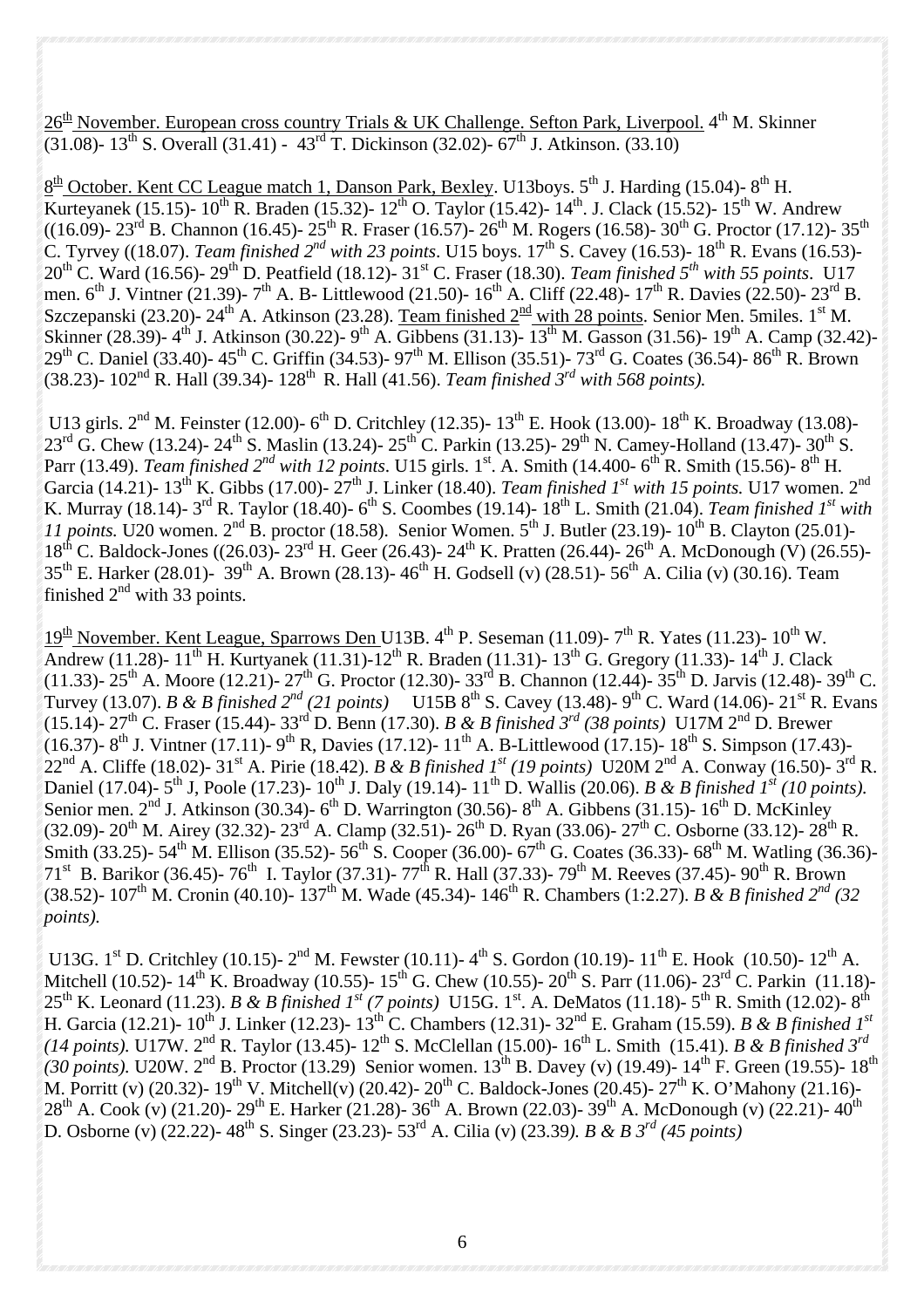## Track & Field

7th August. Exeter Arena - South of England AA Veterans ChampsV60 5000m 2nd C. Woodcock (20:40.47) 7th September. Exeter Arena - Devon County AA 10000m ChampsV60 1st C. Woodcock (42 :2.1) 17/18<sup>th</sup> September. KCAA Championships, Erith. U13 Boys: 100m Heat 1., 1<sup>st</sup> M. Fletcher (12.6): final 1<sup>st</sup> M. Fletcher (12.7): 200m Heat 1. 1<sup>st</sup> M. Fletcher (26.6): final 1<sup>st</sup> M. Fletcher (25.8): 800m Heat 1 1<sup>st</sup> P. Sessemann (2:29.5): Heat 2  $2^{nd}$  J.Clack (2.31.8)-  $3^{rd}$  R. Yates ((2.32.6): final  $1^{st}$  P. Sessemann (2.20.7)-4<sup>th</sup> J. Clack (2.28.2)- $5^{th}$  R. Yates (2.30.2): 1500m final 2<sup>nd</sup> P. Sessemann (4.49.7)-4<sup>th</sup> R. Yates (5.05.5)- 8<sup>th</sup> W. Andrew (5.21.6)- 14<sup>th</sup> G. Proctor (5.40.1)-  $16^{th}$  S. Burrows (5.46.4): 75m hurdles. Final  $2^{nd}$  B. Hopkins (13.3): LJ final  $1^{st}$  M. Fletcher (5.32): Jav. 9<sup>th</sup> S. Burrows (14.45). U13 girls: 75m Heat 1. 1<sup>st</sup> S. Hurlock (10.6): 2<sup>nd</sup> Semi-final. S. Hurlock (10.6): final 3<sup>rd</sup> S. Hurlock (10.4): 150m Heat 2. S. Hurlock (20.6): Heat 4. NM. Nelson- Roberts (21.7): 3<sup>rd</sup> S. Hurlock (20.6): 800m Heat 2. D. Critchley (2.36.5): final  $5<sup>th</sup>$  D. Critchley (2.41.8): 1200m Heat 2. D. Critchley (4.07.0): final  $3^{rd}$  D. Critchley (4.07.7): 70m hurdles. Heat 1. 1<sup>st</sup> N. Nelson-Roberts (12.5): Heat 3 1<sup>st</sup> E. Armstrong (12.70: final 3<sup>rd</sup> N. Nelson-Roberts (12.6)- 4<sup>th</sup> E. Armstrong (12.7): HJ final 2<sup>nd</sup> N. Nelson-Roberts (1.40m)-  $4^{th}$  E. Armstrong (1.40m): LJ final. 1st S. Hurlock (4.35m)-  $10^{th}$  N. Nelson-Roberts (3.81m)- 21st A. Huggins (3.12m): Shot put. Final  $1^{st}$  E. Armstrong (7.42m): Discus final  $1^{st}$ . E. Armstrong (21.92m). U15 Boys Pentathlon. 8<sup>th</sup> A. Jordan {80m hurdles (12.5, 629pts), shot (11.13m, 262 pts), LJ (4.34m, 262 pts, HJ 1.47m, 367 pts), 800m (2.58.3 68 pts)} total 1880 pts.

U15 girls Pentathlon. 1<sup>st</sup>. K. Cosby{ LJ (4.70m, 479 pts, 75m hurdles (12.1, 479pts), shot (6.80m, 322 pts), , HJ 1.39m, 367 pts), 800m (2.33.6,648 pts)} total 2614 pts. - 2<sup>nd</sup> J Matthews { LJ (4.75m, 492 pts, 75m hurdles  $(12.8, 588 \text{pts})$ , shot  $(7.03 \text{m}, 337 \text{ pts})$ , HJ 1.54m, 666 pts), 800m  $(2.45.7,509 \text{ pts})$  total 2592pts.-3<sup>rd</sup>. I. Ivy { LJ (49.5m, 546 pts, 75m hurdles (12.4, 630pts), shot (5.64m, 249 pts), , HJ 1.45m, 566 pts), 800m (2.40.4,568 pts)} total 2559 pts.-  $7^{th}$  E. Patten { LJ (4.22m, 359 pts, 75m hurdles (12.6, 609pts), shot (7.42m, 362 pts), , HJ 1.27m, 379 pts),  $800m (3.02.7,341 \text{ pts})$  total 2050 pts-  $10^{th}$  R. Cook { LJ (4.36m, 393 pts, 75m hurdles (16.3, 307pts), shot (6.11m, 278 pts), , HJ 1.27m, 379 pts), 800m (2.42.8,541 pts)} total 1707 pts.- 13th L. Price { LJ (3.84m, 272 pts, 75m hurdles (16.1, 320pts), shot (5.19m, 220 pts), , HJ 0pts, 800m (2.32.2,666 pts)} total 1478 pts). U17 womens Heptathlon. 1<sup>st</sup> K. Murray { 80m 12.3, 760 pts, HJ 1.65m, 795 pts, Shot 6.27m, 288 pts, 200m 26.5, 734 pts, LJ 4.99m, 557 pts, Jav. 18.82m, 267 pts, 800m 2.20.7, 814 pts)} total 4215 pts.

 $17/18^{\text{th}}$  September. KCAA Masters Championships, as above. 100m. M50.final, 1<sup>st</sup> T. Phillips (12.8)- M70 final  $2^{nd}$  J. Day (17.0): 200m. M50 final 1<sup>st</sup> T. Phillips (25.9): 800m M50 final,  $3^{rd}$  P. Hamilton (2.22.3): 1500m M40 final, 9<sup>th</sup> M. Ellison (4.42.9)- M50 final, 2<sup>nd</sup> K. Daniel (4.36.0)- 3<sup>rd</sup> P. Hamilton (4.48.2): 80m hurdles M70 final,  $1^{st}$  J. Day (16.9): HJ m70 final,  $1^{st}$  J. Day (1.22m): PV M50 final A. Williams (4.00m)- M70 final, J. Day (2.30m): LJ M70 final,  $2^{nd}$  M. Martineau (4.02)- LJ M70 final J. Day (3.51): TJ M70 final  $1^{st}$  J. Day  $(7.00m)$ : Shot M70 final,  $1^{\text{st}}$  G. Hickey  $(11.96m)$ -  $2^{\text{nd}}$  J. Day  $(8.27)$ : Discus M40 final,  $1^{\text{st}}$  A. Fairbairn  $(35.24\text{m})$ - M70 final, G. Hickey (30.13): Hammer M70 final,  $2^{\text{nd}}$  G. Hickey (29.49m): Jav. M70 final,  $1^{\text{st}}$  G. Hickey (28.82m) -  $2<sup>nd</sup>$  J. Day (19.64).

1500m W35 final,  $2<sup>nd</sup>$  M. Porritt (5.19.5): PV W40 final A. Cilia (1.70m): Shot W50 final, 3<sup>rd</sup> B. Simpson (858m): Discus W50 final,  $1^{st}$  B. Simpson (24.96m): Hammer W50 final,  $1^{st}$  B. Simpson (35.24m): Jav. W50 final,  $1<sup>st</sup>$  B. Simpson (26.49m.